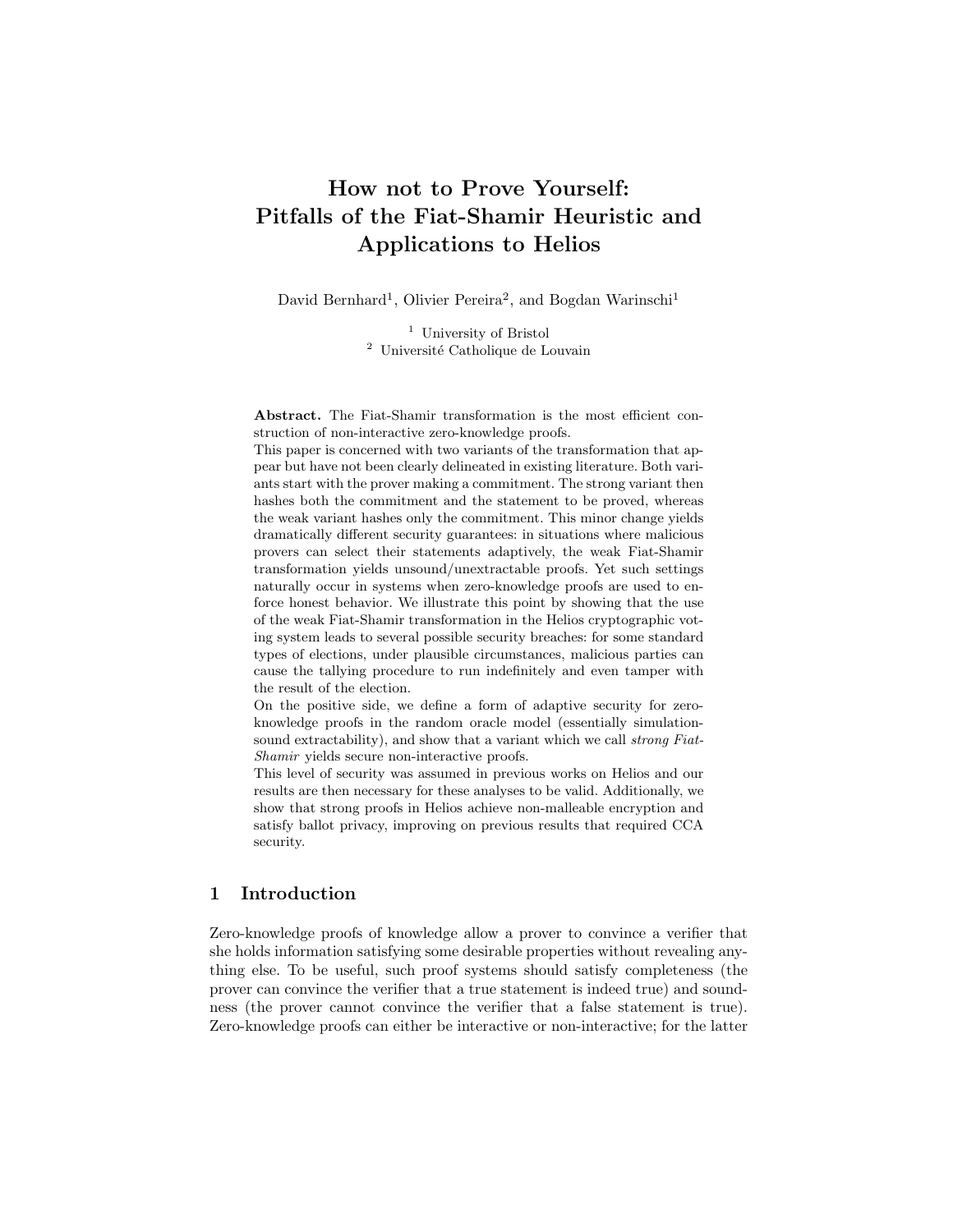the prover only sends his proof and the verifier decides to accept or reject the statement without any further interaction.

The focus of this paper is on the most common and efficient construction of non-interactive proofs, namely the Fiat-Shamir heuristic [1]. Here, one begins with an interactive sigma protocol, a special type of three-move protocol in which the prover sends a commitment, the verifier answers with a random challenge and the prover completes the protocol with a response. The idea behind the transformation is simple and appealing: have the prover compute the message of the verifier as the hash of the message sent by the prover — if the hash is modelled as a random oracle the message computed this way should look random as in an interactive execution, hence the properties of the original proof system should somehow be preserved.

The transformation appears in the literature in two different forms, depending on what is hashed. In the formalization of Bellare and Rogaway [2], which we refer to as the weak Fiat-Shamir transformation (wFS), the hash takes only the prover's first message as input. Other papers e.g.  $[3, 4]$  suggest including the statement to be proved in the hash input. In the remainder of the paper we call this the strong Fiat-Shamir transformation (sFS).

CONTRIBUTIONS. The contributions of this paper fall into two main categories. First we identify weaknesses of the weak (sic!) Fiat-Shamir transformation and show that in applications it can be a serious source of insecurity. Secondly, we provide several positive results regarding the strong Fiat-Shamir transformation and its uses in applications.

Insecurity of wFS and attacks on Helios. Our first results show that the security proofs commonly given for Fiat-Shamir proofs do not hold when applied to weak proofs and when the prover can chose his statement(s) to prove adaptively. This may or may not render a protocol using them insecure, as a protocol may have other means of dealing with adaptivity. For example, in the original application to identification protocols, weak proofs are sufficient.

As an example where weak proofs do not yield security, we consider Helios [5, 6], a cryptographic voting protocol that has been used in practice. Versions of Helios have been employed, for example, for the election of the president of the Université catholique de Louvain [6], the Princeton University Undergraduate Student Government [7] and the board of the IACR [8]. We focus on the zero-knowledge protocols implemented since Helios 2.0 [6] for elections based on homomorphic tallying, which are still used in the latest version of Helios as documented on [9] at the time of writing. In brief, those elections work as follows. Trustees first jointly generate an election public key, using NIZK proofs to make sure that this key actually includes contributions from all trustees. Then, to cast a ballot, a voter encrypts a vote and attaches NIZK proofs that the vote is legal. All ballots are placed on a publicly readable bulletin board. Eventually, the election administrators homomorphically add all ballots, decrypt the result and use NIZK to prove the correctness of their actions. The encryption scheme is exponential ElGamal and the particular NIZKs involved are obtained by applying the weak Fiat-Shamir transformation to the Schnorr [10], Chaum-Pedersen [11]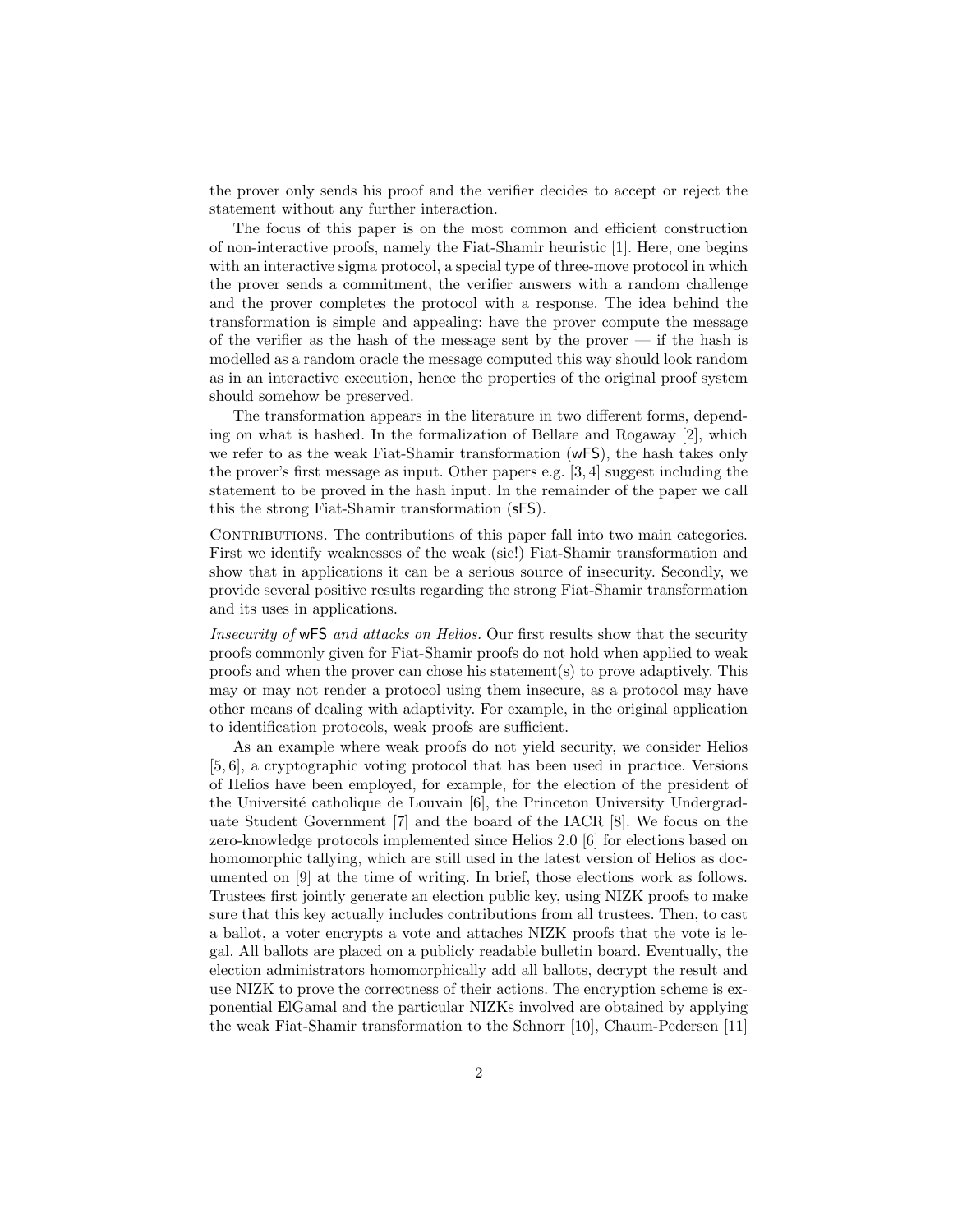and disjunctive Chaum-Pedersen protocols (and variants thereof). These proofs are used to guarantee that the privacy of the votes rests on all trustees, to enforce that voters create ballots containing valid votes and to prevent dishonest administrators from claiming a wrong result. We show that the use of the wFS transformation is the source of three types of insecurity:

- a) breaking verifiability by allowing colluding administrators to cast a single ballot that is not well-formed and contains any chosen number of votes for a specific candidate,
- b) breaking liveness of the system by allowing colluding administrators to fail providing the election outcome while proving that they behave honestly, or by allowing voters to cast a random vote which leads to tallying taking superpolynomial time, and
- c) breaking privacy by allowing the casting of related ballots that do not contain mere copies of previously submitted ciphertexts.

The first two of these attacks are undetectable under normal circumstances.

While our focus is on Helios which is our motivating application, in the full version of our paper we also show attacks against schemes constructed via the Naor-Yung paradigm and via the encrypt-then-prove construction: when using proofs derived through wFS these constructions may yield malleable encryption schemes.

Security of Strong Fiat-Shamir and Applications. The problems that we have identified in the use of the wFS do not apply to proofs obtained through the strong version of the transformation. It is then natural to ask what level of security does one get from these proofs. We provide several results. First, we formulate a security notion for non-interactive zero-knowledge proofs of knowledge which captures adversaries that can choose their statements adaptively. In essence, this notion is the analogue of simulation-sound extractability defined by Groth in the common reference string model [12]. Informally, a malicious prover is allowed to see simulated proofs (of potentially fake statements) and aims to provide valid looking proofs for adaptively chosen statements in such a way that an extractor cannot obtain witnesses. Interestingly, our definition is not simply a rehashing of the notion in [12]. In the random-oracle model, extraction requires the rewinding of the prover (as opposed to merely using a trapdoor) and in turn, this implies complex interaction between the adversary, the simulator and the extractor. We then show that applying  $SFS$  to  $\Sigma$ -protocols results in protocols that are simulation-sound extractable. Our result seems to be the first thorough investigation on the precise security guarantees offered by such proofs.

As a first application of this result, we investigate the security of non-malleable encryption schemes that are built by combining an IND-CPA encryption scheme with a proof of knowledge of the randomness used in the encryption process. We refer to this construction as the  $Enc+PoK$  approach. A well-known instantiation is the TDH0 scheme introduced and studied by Shoup and Gennaro [13]. Intuitively the construction should achieve IND-CCA security but so far, all attempts have failed to confirm or disprove this under natural assumptions (e.g., DDH in the random oracle model) [14, 15]. As a consequence, the form of non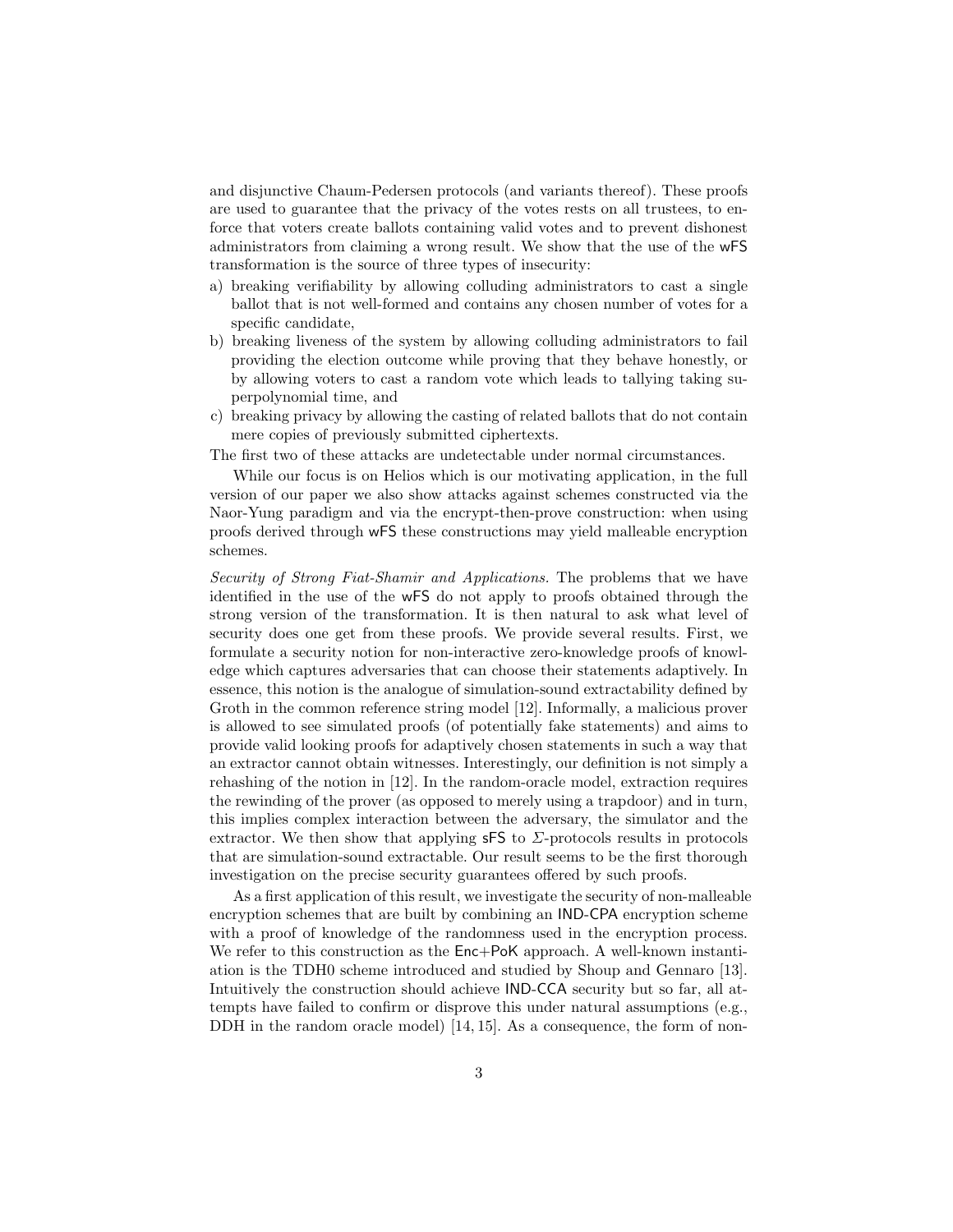malleability ensured by Enc+PoK schemes is, surprisingly, still unknown. We provide a lower-bound on the answer to this question: if the proof of knowledge used in the encryption process is simulation-sound extractable, then the resulting scheme is NM-CPA secure. An immediate corollary is that the TDH0 scheme is NM-CPA secure in the random oracle model under the DDH assumption.

We then turn to the analysis of ballot privacy in Helios. Prior work shows that ballot privacy is guaranteed if the encryption scheme used in the construction is IND-CCA [16, 17]. Since ballots in Helios use the Enc+PoK paradigm (which, as discussed above, is not known to be IND-CCA) a natural suggestion is then to replace it with something stronger. For example, Bernhard et al. suggested applying the Naor-Yung transformation to the underlying ElGamal encryption [17], while Bulens et al. used a variant of the TDH2 scheme [18]. These modifications both substantially increase the computational costs of the system and require major changes in the implementation.

Our final result is to show that although the NM-CPA notion is strictly weaker than IND-CCA [19], it is sufficient to ensure ballot privacy. In particular a minor tweak of the Enc+PoK construction currently used in Helios where we replace wFS with its strong counterpart and check for repeated ciphertexts is sufficient. The change that we require is easily accomplished by including additional elements in the inputs of the hash function and preserves the current level of efficiency.

## 2 The Fiat-Shamir/Blum Transformation

In this section we introduce the two variants of the Fiat-Shamir heuristic that we analyze. We start by fixing notation and recalling some standard notions. In the following we let  $R \subseteq \mathcal{P}(\{0,1\}^* \times \{0,1\}^*)$  be an efficiently computable relation. R defines a language  $\mathcal{L}_R = \{ Y \in \{0,1\}^* | \exists w : R(w,Y) \}$  in NP. We further assume that there is a well-defined set  $\Lambda \supseteq \mathcal{L}$  decidable in polynomial time.<sup>3</sup>

A non-interactive proof system for language  $\mathcal{L}_R$  is a pair algorithms (Prove, Verify). Such a proof system is complete for  $\mathcal{L}_R$  if for every  $(w, Y) \in R$ , with overwhelming probability if  $\pi \leftarrow \text{Prove}(w, Y)$  then  $\text{Verify}(Y, \pi) = 1$ . We define soundness of such proof systems (the property that a cheating prover cannot make the verifier accept a false statement) later in the paper. Here we recall the notion of zero-knowledge in the random oracle model [20].

In this setting, a simulator  $S$  for a proof system is an algorithm in charge of answering random oracle queries and producing valid proofs for any statement  $Y \in \Lambda$  with respect to this oracle. In particular, it can "patch" the oracle to create its simulated proofs. Such a simulator responds to the following queries:

<sup>&</sup>lt;sup>3</sup> Suppose that  $\mathcal L$  is the set of DDH triples  $(G^a, G^b, G^{ab})$  over some group  $\mathbb G$ . Then  $\Lambda$  could be  $\mathbb{G}^3$ . The reason for defining this formally is that we will later expect our zero-knowledge simulator to produce valid "proofs" for some "false statements", but which ones? Can it produce a proof for the statement consisting of the empty string, for example? We use  $\Lambda$  as the class of statements on which the simulator can produce proofs.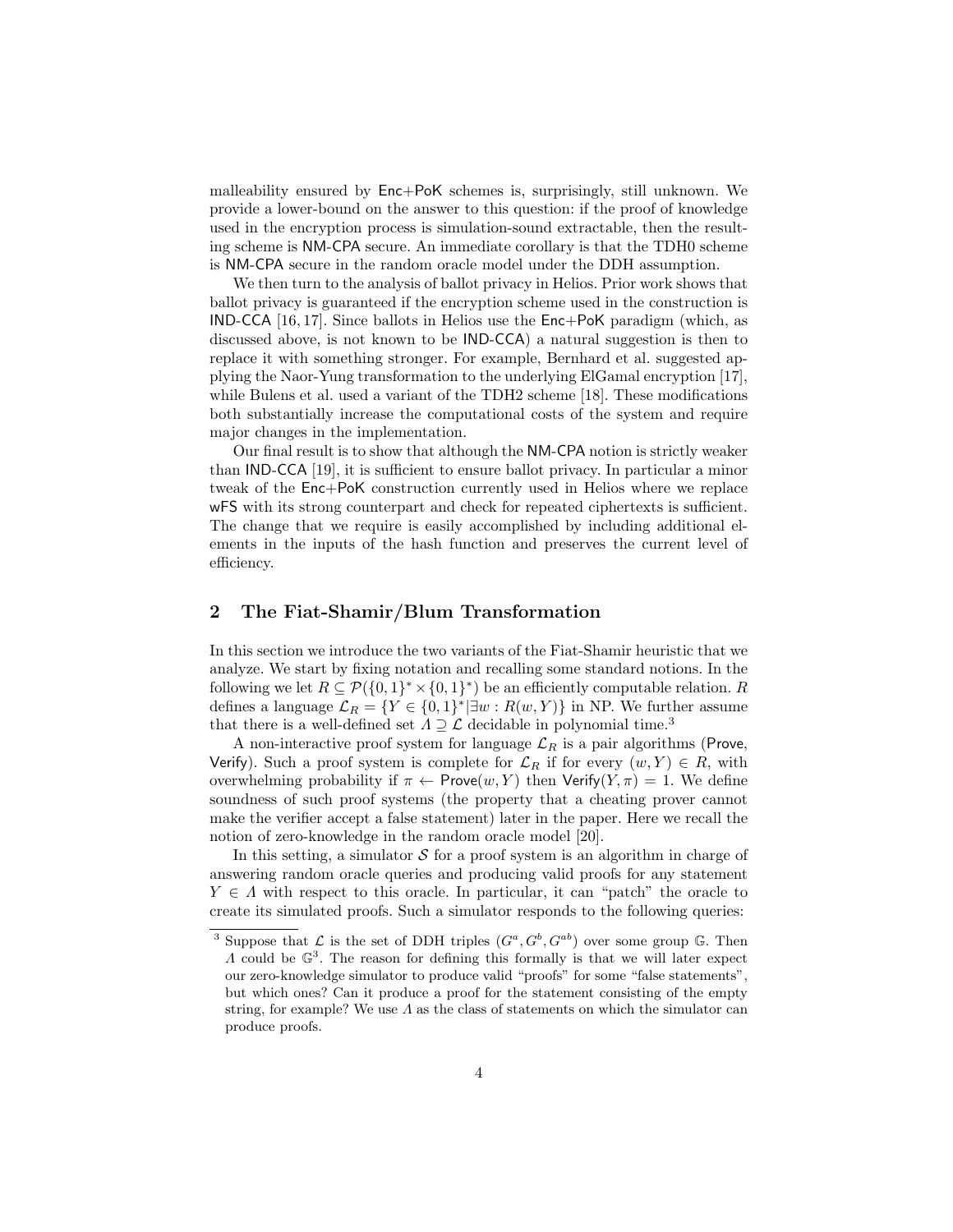- $\mathcal{H}(s)$  S maintains a list of oracle query/response pairs. For repeated queries, S answers consistently; for fresh queries,  $S$  draws a random value r, adds  $(s, r)$ to its list and returns r.
- Simulate(Y) For  $Y \in \Lambda$ , the simulator returns a proof  $\pi$  such that Verify(Y,  $\pi$ ) = 1 if the verifier uses the simulator for its oracle queries.  $S$  can add query/response pairs to its oracle list to process a simulation query.

**Definition 1 (Zero-Knowledge).** A proof system is zero-knowledge if there is a simulator S such that no adversary who can make queries to the random oracle and queries of the form create-proof $(w, Y)$  can distinguish the following two settings with non-negligibly better than 1/2 probability.

- 1. Random oracle queries are answered by a random oracle. In response to create-proof(w, Y), the challenger checks that  $R(w, Y)$ . If not, he returns  $\perp$ . Otherwise, he returns  $Prove(w, Y)$ .
- 2. The challenger runs a copy of the simulator S. It forwards random oracle queries to S directly. For create-proof $(w, Y)$ , the challenger checks if  $R(w, Y)$  holds: if not, the challenger returns  $\perp$ ; if it holds, the challenger sends Simulate(Y) to S and returns the result to the adversary.

Sigma Protocols. A sigma protocol for a language  $\mathcal{L}_R$  is a protocol for two parties, a prover and a verifier. Both share a statement  $Y \in \mathcal{L}_R$  as input and the prover may additionally hold a witness w.

The prover begins by sending a value A known as the commitment. The verifier replies with a challenge  $c$  drawn uniformly from a fixed challenge set. The prover finishes the protocol with a response  $f$  whereupon the verifier applies a deterministic algorithm Verify to  $Y, A, c$  and  $f$  which can accept or reject this execution.

A sigma protocol is correct (w.r.t.  $\mathcal{L}_R$ ) if the prover, on input a pair  $(w, Y)$ satisfying  $R$  and interacting with the verifier who has input  $Y$ , gets the verifier to accept with probability 1.

A sigma protocol has special honest verifier zero knowledge if there is an algorithm Simulate that takes as input a statement  $Y \in \Lambda$ , challenge c and response f and outputs a commitment A such that  $Verify(Y, A, c, f) = 1$  and furthermore, if  $c$  and  $f$  where chosen uniformly at random from their respective domains then the triple  $(A, c, f)$  is distributed identically to that of an execution between the prover and the verifier. Notice that the verifier is supposed to work with statements that may be false.

A sigma protocol has special soundness if there is an algorithm Extract that takes as input a statement Y and any two triples  $(A, c, f)$  and  $(A', c', f')$  such that both verify w.r.t. Y,  $A = A'$  and  $c \neq c'$ , and returns a witness w such that  $R(w, Y)$ .

The Fiat-Shamir Transformation. The Fiat-Shamir transformation [1] (which [2] attributes to Blum) is a technique to make sigma protocols non-interactive using a cryptographic hash function. There are two commonly used descriptions of this technique that we call weak and strong Fiat-Shamir and which we describe together in the following definition.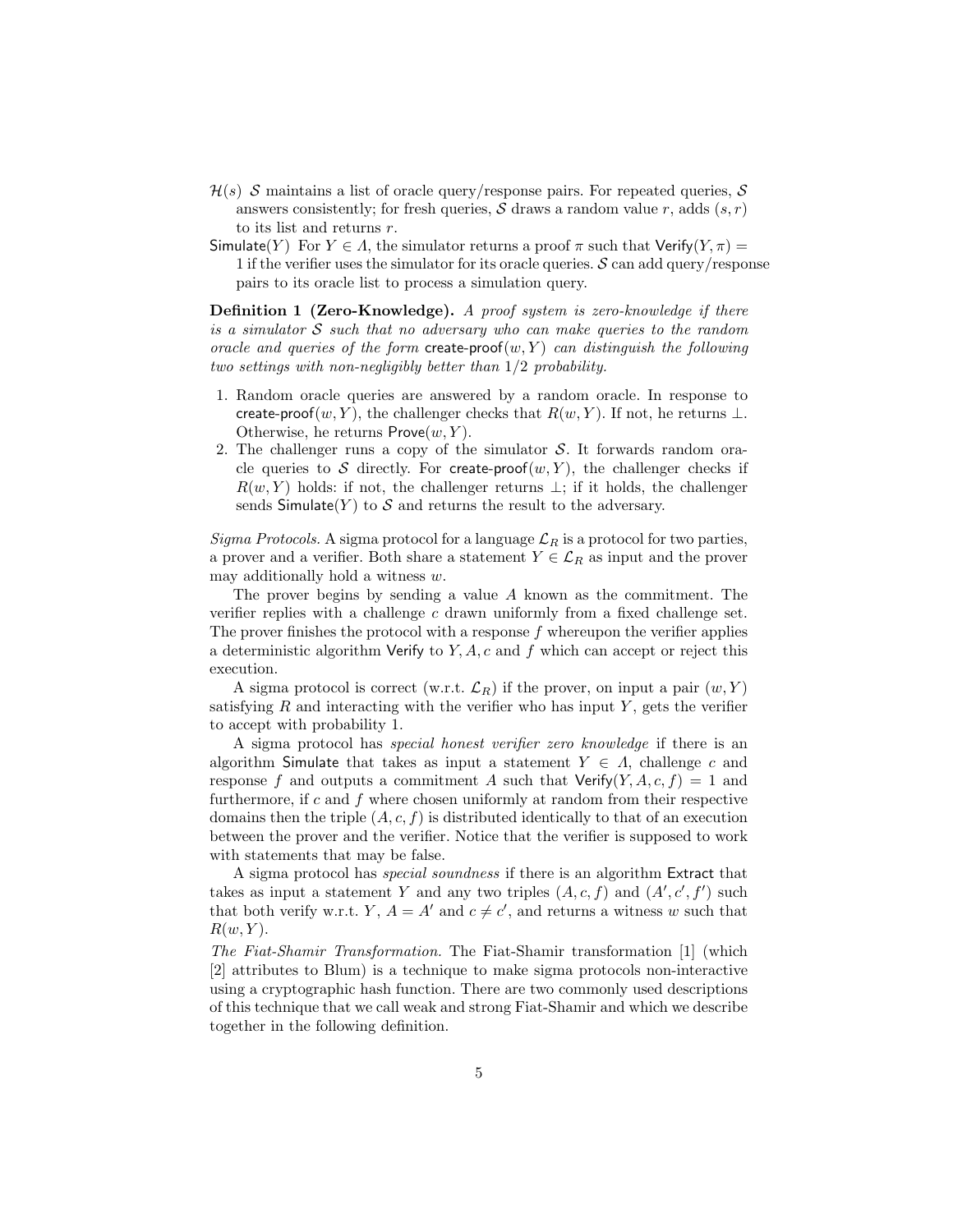**Definition 2 (Fiat-Shamir Transformation).** Let  $\Sigma = (\text{Prove}_{\Sigma}, \text{Verify}_{\Sigma})$  be a sigma protocol and H a hash function. The weak Fiat-Shamir transformation of  $\Sigma$  is the proof system wFS<sub>H</sub>( $\Sigma$ ) = (Prove, Verify) defined as follows:

Prove $(w, Y)$  Run Prove $\overline{\Sigma}(w, Y)$  to obtain commitment A. Compute  $c \leftarrow \mathcal{H}(A)$ . Complete the run of Prover<sub>Σ</sub> with c as input to get the response f. Output the pair  $(c, f)$ .

Verify(Y, c, f) Compute A from  $(Y, c, f)$ , then run Verify  $\sum Y, A, c, f$ ).

The strong Fiat-Shamir transformation of  $\Sigma$ , i.e.,  $\mathsf{SFS}(\Sigma) = (\mathsf{Prove}, \mathsf{Verify})$  is obtained as above with the difference that c is computed by  $c \leftarrow \mathcal{H}(Y, A)$ .

#### 3 Pitfalls of the Weak Fiat-Shamir Transformation

We now describe various standard protocols in which the use of the weak Fiat-Shamir transformation can have undesirable effects. We illustrate these effects through several new practical attacks on various components of the Helios voting system, which relies on these protocols.

SCHNORR PROOFS. The Schnorr [10] signature scheme is the weak Fiat-Shamir transformation of the Schnorr identification protocol. In a group  $\mathbb{G}$  of order q generated by  $G$ , it proves knowledge of an exponent x satisfying the equation  $X = G^x$  for a known X. Viewing  $(x, X)$  as a signing/verification key pair and including a message in the hash input yields a signature of knowledge.

To create a proof, the prover picks a random  $a \leftarrow \mathbb{Z}_q$  and computes  $A = G^a$ . He then hashes A to create a challenge  $c = \mathcal{H}(A)$ . Finally he computes  $f = a + cx$ ; the proof is the pair  $(c, f)$  and the verification procedure consists in checking the equation  $c \stackrel{?}{=} \mathcal{H}(\frac{G^f}{X^c})$ .

The weak Fiat-Shamir transformation can safely be used here, as discussed in previous analysis  $[10, 21]$ , since the public key X is selected first and given as input to the adversary who tries to produce a forgery.

However, if the goal of the adversary is to build a valid triple  $(X, c, f)$  for any  $X$  of his choice, then this protocol is not a proof of knowledge anymore unless the discrete logarithm problem is easy in G. Suppose indeed that there is an extractor  $K$  that, by interacting with any prover  $P$  that provides a valid triple  $(X, c, f)$ , extracts  $x = \log_G(X)$ . This extractor can be used to solve an instance Y of the discrete logarithm problem with respect to  $(\mathbb{G}, G)$  as follows: use Y as the proof commitment, compute  $c = \mathcal{H}(Y)$ , choose  $f \leftarrow \mathbb{Z}_q$  and set  $X = \left(\frac{G^f}{Y}\right)^{\frac{1}{c}}$ . Since the proof  $(Y, c, f)$  passes the verification procedure for statement X, the extractor K should be able to compute  $x = \log_G(X)$  by interacting with our prover. We now observe that, by taking the discrete logarithm in base G on both sides of the definition of X, we obtain the solution  $log_G(Y) = f - cx$  to the discrete logarithm challenge.

Application to Helios. Schnorr proofs are used during the key generation procedure of Helios as a way to prevent trustees from choosing their public key as a function of the public key of the other trustees, which could give them the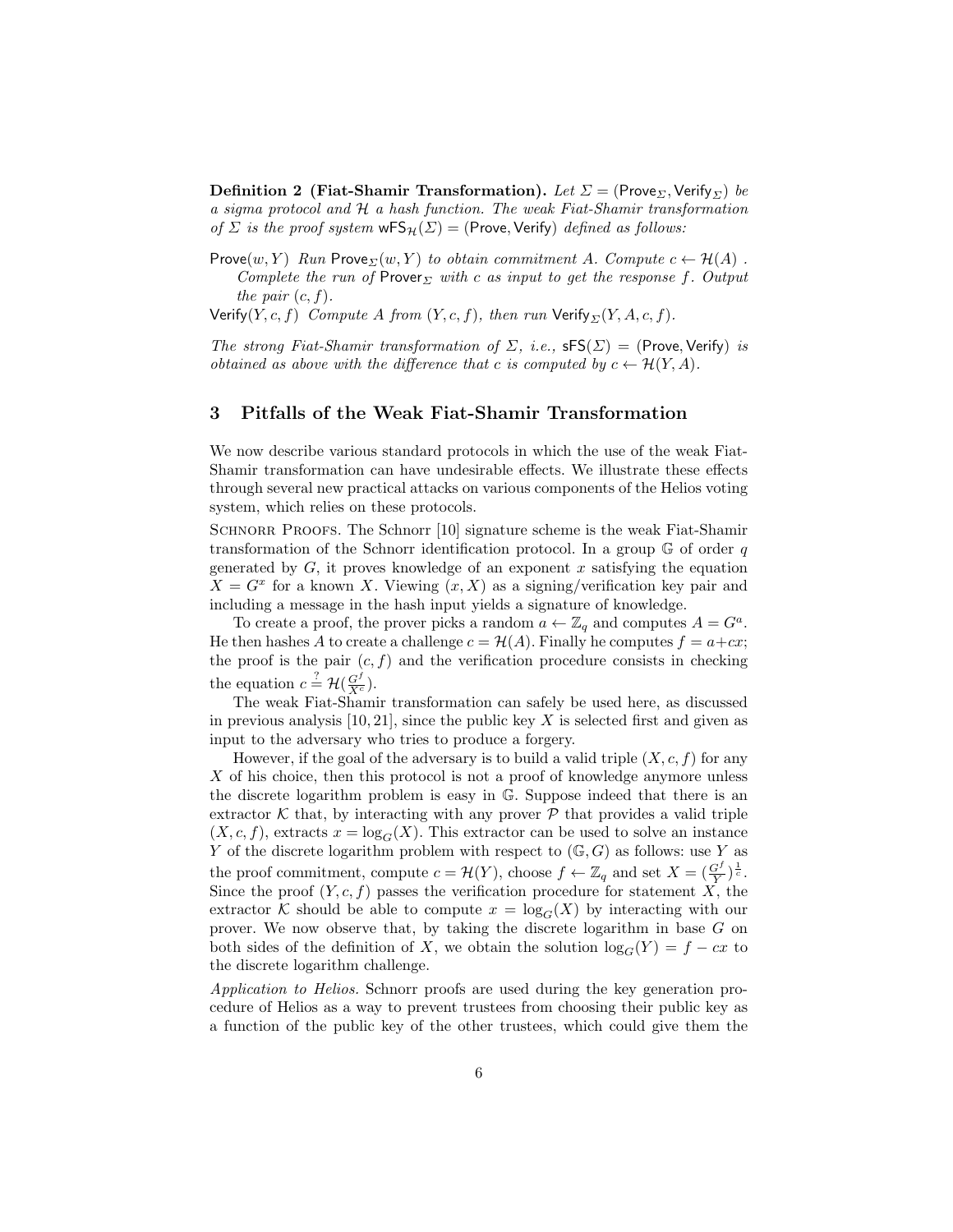possibility to select the election private key at will and to decrypt all individual votes [22]. While the scenario above shows that trustees who publish a public key together with a Schnorr proof for that public key do not necessarily know the corresponding private key, the fact that our scenario does not allow the prover to choose his statement (but just to compute it as a function of the elements of the proof) does not seem to give rise to any practical attack. These weak Schnorr proofs would, however, break the proof of ballot privacy that we give later in this paper (assuming strong proofs).

Chaum-Pedersen Proofs. Chaum and Pedersen [11] introduced a proof of discrete logarithm equality, which they make non-interactive using the strong form of the Fiat-Shamir transformation. More precisely, given two group elements  $(G, X)$ , a prover who knows the discrete logarithm  $x = \log_G(X)$  can prove that two group elements  $(R, S)$  satisfy the relation  $\log_G(X) = \log_R(S)$  as follows. He picks a random  $a \leftarrow \mathbb{Z}_q$ , computes  $A = G^a$ ,  $B = R^a$ ,  $c = \mathcal{H}(R, S, A, B)$  and  $f = a + cx$ . The proof is the pair  $(c, f)$  and the verification procedure consists in checking the equation  $c = \mathcal{H}(R, S, \frac{G^f}{X^c}, \frac{R^f}{S^c})$ .

We observe that this proof is not sound anymore if it is used as a proof that three elements  $(X, R, S)$  are such that  $\log_G(X) = \log_R(S)$ , that is, if the prover also has the possibility to choose  $X$  in the process of building his proof. Indeed, a prover could select  $(a, b, r, s) \leftarrow \mathbb{Z}_q^4$  at random, compute  $A = G^a$ ,  $B = G^b$ ,  $R = G^r$  and  $S = G^s$  from which he can compute  $c = \mathcal{H}(R, S, A, B)$  and  $f = \frac{b+cs}{r}$ . He now completes the proof by computing  $x = (f - a)/c$  and setting  $X = G^x$ . Now, we observe that  $\log_G(X) = \frac{s}{r} + \frac{b-ar}{rc}$  while  $\log_R(S) = \frac{s}{r}$ , which differ with overwhelming probability.

Application to Helios. Chaum-Pedersen proofs instantiated with the weak Fiat-Shamir transformation (that is,  $c = \mathcal{H}(A, B)$ ) are used during the ElGamal decryption procedure of Helios, in order to demonstrate that the decryption of the product of the votes that is computed by the trustees is consistent with the public key. More precisely, given a public key X and a ciphertext  $(R, S)$  that encrypts the sum of all votes, a trustee is required to compute  $T = R^x$  where  $x = \log_G(X)$  and to publish it together with a Chaum-Pedersen proof that  $\log_G(X) = \log_R(S)$ . The ElGamal decryption is then computed as  $\log_G(S/T)$ .

In this proof, a malicious trustee does not have the possibility to choose his private key at decryption time, but has the possibility to select  $T$  as part of the proof computation process. He can do so as follows. Select  $(a, b) \leftarrow \mathbb{Z}_q^2$  at random, compute the proof commitments  $A = G^a$  and  $B = G^b$ , the challenge  $c = \mathcal{H}(A, B)$  and the response  $f = a + cx$ . Eventually, compute the decryption factor  $T = (\frac{R^f}{B})^2$  $\frac{R^f}{B}$ )<sup> $\frac{1}{c}$ </sup>. It is easy to verify that the proof  $(c, f)$  is valid for the tuple  $(G, X, R, S)$ , but that  $log_R(T) = x + \frac{ar-b}{c}$ , which will be different from x with overwhelming probability. As a result, the decryption procedure will provide an aberrant result: an essentially random element of  $\mathbb{Z}_q$ . This strategy provides a way to build a denial of service attack against a Helios election, without anyone being able to detect who was responsible.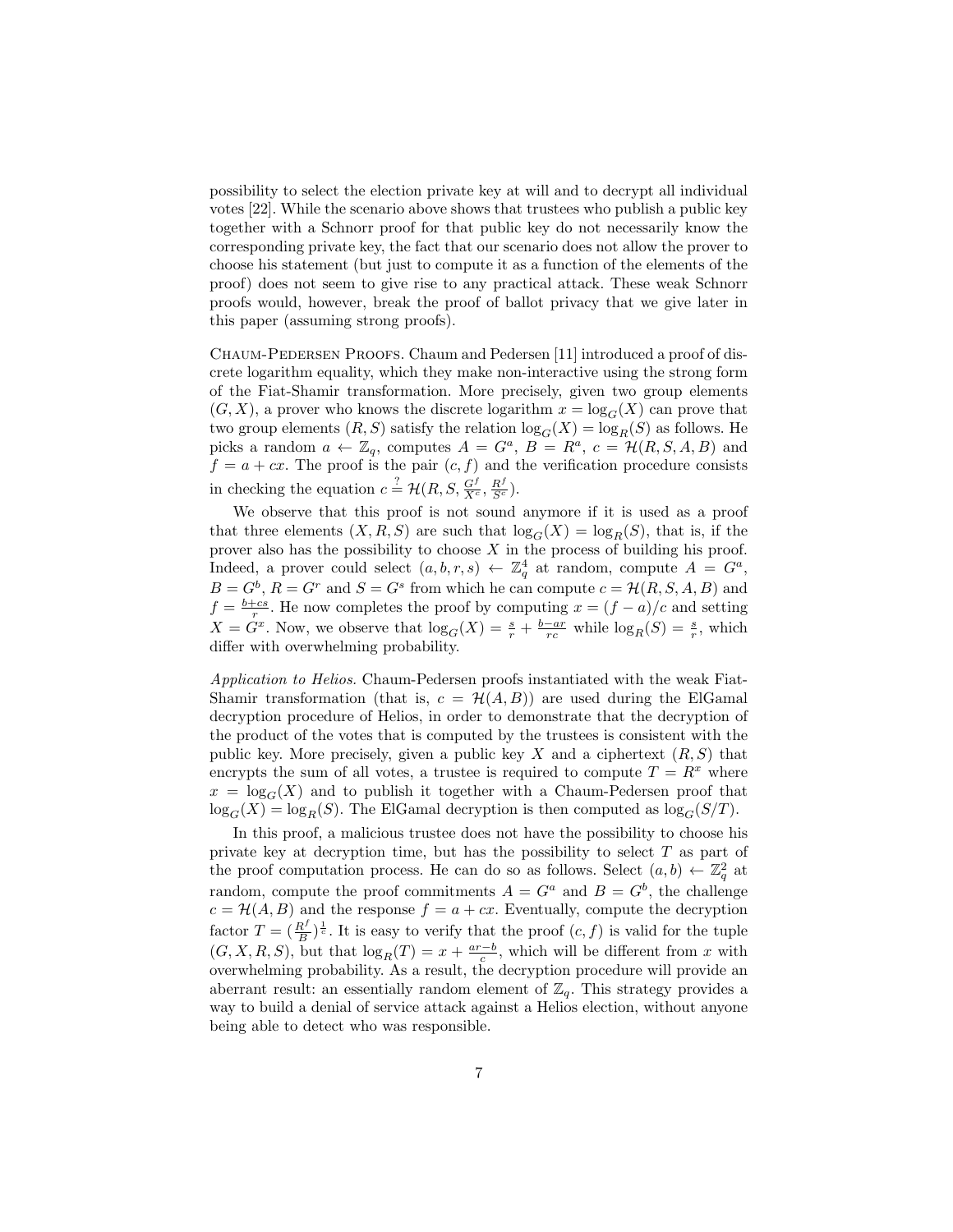A more dangerous attack can be mounted if we assume that the trustees have the possibility to passively eavesdrop on the randomness of all voters. Though demanding, such an attack is still easier to mount and harder to detect than a full active attack. We would expect the impact of such a scenario to be "only" a complete loss of privacy by the voters but we show that it actually provides a way for the trustees to announce any election outcome of their choice as soon as they can actively corrupt a single voter (which can happen simply if a trustee is a voter himself).

Consider an election with trustees who would like to announce the election outcome  $m$ . These trustees select a private key  $x$  and publish the public key X. They also select  $(a, b) \leftarrow \mathbb{Z}_q^2$ , compute  $A = G^a$ ,  $B = G^b$ ,  $c = H(A, B)$  and  $f = a + cx$ . Then all the voters submit their votes, except the corrupted one who waits until the last minute of the election. At that time, the trustees compute the product of all encrypted votes that have been submitted and obtain a ciphertext  $(R', S') = (G^{r'}, G^{m'} \cdot G^{xr'})$  for some values r' and m' that they can compute using the randomness of the voters. They now compute  $r = \frac{b+c(m'-m)}{f-cm}$  $\frac{c(m-m)}{f-cx}$ , as well as a ciphertext  $(G^{r-r'}, G^{x(r-r')})$  which is an encryption of 0 for which they can compute a proof of validity since they know  $r - r'$ . This ciphertext and proof are submitted by the corrupted voter, with the effect that the product of all encrypted votes is  $(R, S) = (G^r, G^{m'} \cdot G^{xr})$ . It can now be verified that  $(c, f)$ form a valid proof that  $\log_G(X) = \log_R(\frac{S}{G^m})$ , which indicates that m is the outcome of the election.

Disjunctive Chaum-Pedersen Proofs. Disjunctive proofs allow proving that one of two statements holds without revealing which one is correct. These proofs have numerous applications. For instance, they can be used by a voter to demonstrate that a ciphertext he produced is an encryption of either 0 or 1 (but nothing else), expressing whether or not he supports a candidate.

Suppose that a voter builds an exponential ElGamal ciphertext  $(R, S)$  with respect to public key  $X$  and wants to prove that it encrypts 0 or 1. We consider the case where it is an encryption of 1 (the other case is similar). First, the voter simulates a proof that  $\log_R(S) = x$  by selecting a random proof  $(c_0, f_0) \leftarrow \mathbb{Z}_q^2$ and computing  $A_0 = G^{f_0}/R^{c_0}$  and  $B_0 = X^{f_0}/S^{c_0}$ . Then he selects  $a_1 \leftarrow \mathbb{Z}_q$ , computes  $A_1 = G^{a_1}, B_1 = X^{a_1}, c = \mathcal{H}(A_0, B_0, A_1, B_1), c_1 = c - c_0$  and  $f_1 =$  $a_1+c_1r$ . The proof consists of  $(c_0, c_1, f_0, f_1)$  and verification consists of verifying whether  $c_0 + c_1 = \mathcal{H}(\frac{G^{f_0}}{R^{c_0}}, \frac{X^{f_0}}{S^{c_0}}, \frac{G^{f_1}}{R^{c_1}}, \frac{X^{f_1}}{(S/G)^{c_1}}).$ 

Application to Helios. The proof we just described is exactly the one used in Helios to guarantee that voters encode at most one vote for each candidate and it exhibits weaknesses that are similar to those described above, but with an even more dangerous effect. Consider an election organized by corrupted trustees who would like to influence the election outcome by adding (or removing)  $m$  approvals to a candidate of their choice. These trustees now have the freedom to choose any public key and ciphertext of their choice that would allow them to compute an encryption of  $m$  and to prove that it is an encryption of 0 or 1. They can achieve this as follows.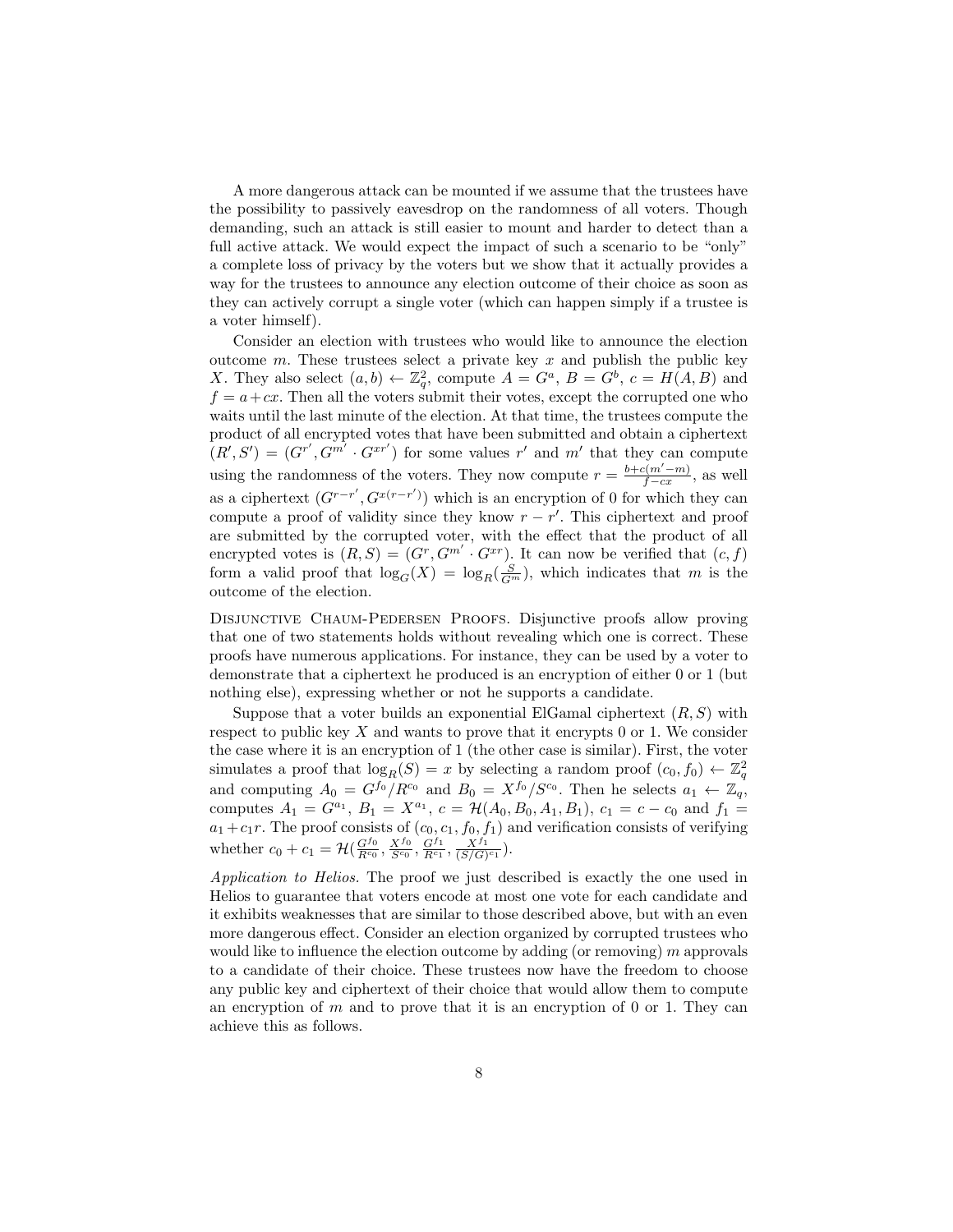They first select  $(a_0, b_0, a_1, b_1) \leftarrow \mathbb{Z}_q^4$ , from which they compute the commitments  $A_0 = G^{a_0}, B_0 = G^{b_0}, A_1 = G^{a_1}, B_1 = G^{b_1}$ , the challenge  $c =$  $\mathcal{H}(A_0, B_0, A_1, B_1)$  and the private key  $x = \frac{(b_0 + cm)(1-m) - b_1m}{a_0(1-m) - a_1m}$  and the public key  $X = G^x$ . Using this public key, they select a random encryption of m by selecting  $r \leftarrow \mathbb{Z}_q$  and computing  $(R, S) = (G^r, G^m X^r)$ . Eventually, they compute the challenges  $c_1 = \frac{b_1 - a_1 x}{1 - m}$  and  $c_0 = c - c_1$  and the responses  $f_0 = a_0 + c_0 r$ and  $f_1 = a_1 + c_1r$ . It can be verified that  $(c_0, c_1, f_0, f_1)$  form a proof that  $(R, S)$ encrypt 0 or 1, while it actually encrypts an arbitrary  $m$ .

Furthermore, it can be observed that this proof, like the others that we presented above, is indistinguishable from a regular one.

Other attack possibilities exist, based on the same techniques. For instance, a voter who does not know the election private key can build a ciphertext that encrypts a random value in  $\mathbb{Z}_q$  and prove that it encrypts 0 or 1, which would make the decryption procedure fail. We do not know however whether it is possible to build such a proof in a way that is indistinguishable from a regular one.<sup>4</sup>

ENCRYPT  $+$  POK. Adding a proof of knowledge of the plaintext/randomness to a ciphertext in an IND-CPA secure public key encryption scheme is a common way to yield a non-malleable encryption scheme.<sup>5</sup> We formalise this construction and show that using wFS does *not* yield non-malleable encryption.

**Definition 3 (Encrypt+PoK).** Let  $\mathfrak{E} =$  (KeyGen, Enc, Dec) be a public-key encryption scheme. Let  $R((m, r), (Y, pk)) := (Y = Enc(pk, m; r))$  be the relation that Y is an encryption of m with randomness r for public key pk, let  $\Lambda$  be the ciphertext space (or some suitable superset thereof) and let  $\mathfrak{P} =$  (Prove, Verify) be a NIZK-PoK for this relation.

The Encrypt+PoK transformation  $\mathfrak{E}_{\mathfrak{P}}$  is the following encryption scheme.

KeyGen' Run KeyGen.

 $Enc(pk, m)$  Draw some randomness r and create a ciphertext  $E = Enc(pk, m; r)$ . Create a proof  $\pi \leftarrow \text{Prove}(pk, E, m, r)$ . The ciphertext is the pair  $(E, \pi)$ .

Dec'(sk, E,  $\pi$ ) First run Verify(pk, E,  $\pi$ ). If this fails (returns 0), output  $\perp$  and halt. Otherwise, return  $Dec(sk, E)$ .

Consider the ElGamal encryption scheme with weak Schnorr proofs of the randomness used for encryption (which would allow one to extract the message), which would be a weak variant of the TDH0 scheme [13]. In other words, a ciphertext for a message M under public key X is  $(G^r, M \cdot X^r, c, f)$  where  $c = \mathcal{H}(G^f/(G^r)^c)$ . We can rerandomise such a ciphertext  $(R, S, c, f)$  by picking a random u and setting the new ciphertext to be  $(R \cdot G^u, S \cdot X^u, c, f + cu)$ . The new plaintext is the same as the old one as  $S/R^x = M \cdot X^{r+u}/(G^{r+u})^x = M$  and the proof still verifies as  $c = \mathcal{H}\left(\frac{G^{f+cu}}{(G^r)^u}\right) = \mathcal{H}\left(\frac{G^f}{(G^r)^c}\right)$ . Clearly, this encryption scheme is malleable.

<sup>&</sup>lt;sup>4</sup> Our current technique involves setting  $c_0 = 0$ . While such a ballot passes the current Helios verifier, this could be detected in an audit.

<sup>&</sup>lt;sup>5</sup> Though the exact form of non-malleability that is provided is unclear [13].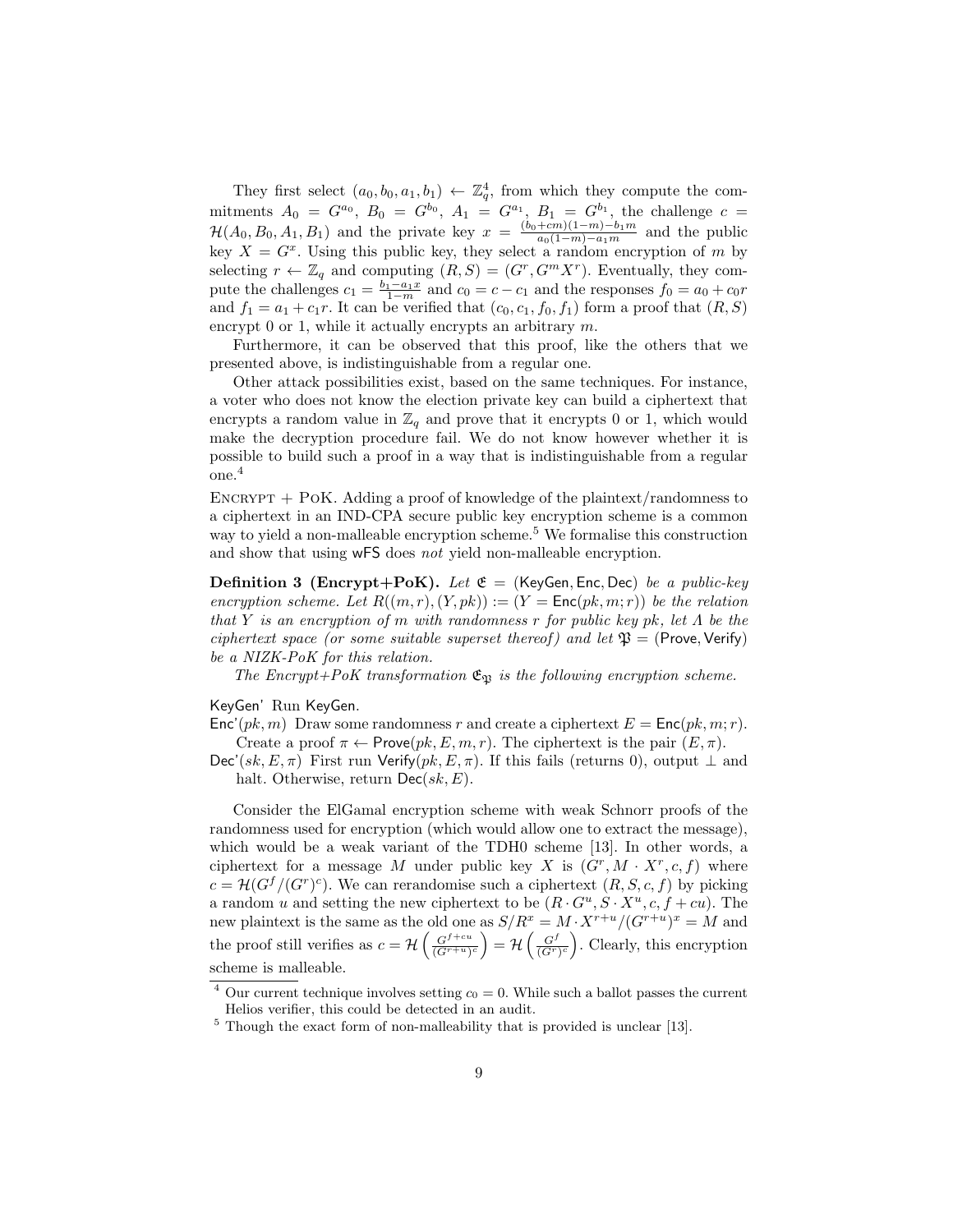Application to Helios. The same rerandomisation technique can be applied to current Helios ballots, giving a ballot privacy attack in the style of Cortier and Smyth [23] (based on the same principles as the attacks described in [24, 25].) Helios ballots contain ElGamal ciphertexts  $(R, S)$  with disjunctive Chaum-Pedersen proofs  $(c_0, c_1, f_0, f_1)$ . To rerandomise such a ciphertext, pick a random u and set  $R' = R \cdot G^u$ ,  $S' = S \cdot Y^u$ ,  $f'_0 = f_0 + c_0 u$  and  $f'_1 = f_1 + c_1 u$ . Unlike previously known rerandomisation techniques, this one does not make use of a repeated El-Gamal ciphertext or proof. It can be detected however by checking for repeated hash values, just as for the previous attacks.

FURTHER EXAMPLES. The various attacks that we described above focus on applications to the Helios voting system, which uses the weak Fiat-Shamir transformation in all proofs. We believe that these examples provide clear evidence that the weak Fiat-Shamir transformation should not be used in that context: in particular, we showed that malicious authorities can arbitrarily influence the outcome of an election, which is in clear contradiction with the universal verifiability properties expected from that system. In the next sections, we will focus on the properties of the strong Fiat-Shamir transformation and show the benefits that its adoption would provide for the Helios system.

We stress that there are various other contexts in which the weak Fiat-Shamir transformation should not be used. For instance, similarly to our observation for the weak variant of the TDH0 scheme, the scheme resulting from the Naor-Yung transformation [26] applied to ElGamal encryption may become malleable if the weak Fiat-Shamir transformation is used, contradicting the level of desired security. We provide attacks against a concrete instantiation of that transformation in the full version of our paper.

#### 4 Simulation Sound Extractable Proofs

The examples discussed in the previous section show that the wFS transform fails to offer even the most basic soundness properties in many contexts. We now investigate the soundness properties of the sFS transform. More precisely, we formulate the notion of *simulation sound extractable proofs* in the random oracle model and show its applications to the sFS transformation. Our definition draws inspiration from that of witness-extended emulation [4] in which the existence of an extractor is demanded such that for any adversary returning a vector of statements and proofs, the extractor returns identically distributed elements along with the witnesses to the proven statements. However, the definition is perhaps more appropriately viewed as the analogue definition of simulation sound extractability defined by Groth [12] which combines the simulation soundess approach of Sahai [27], with proofs of knowledge [28].

We consider a malicious prover who may ask to see simulated proofs (as in simulation-soundness). The extractor that we consider gets the transcript of a run of the prover where the prover outputs several valid proofs together with the transcipt of random oracle queries. His goal is to extract witnesses of these proofs. In the process, we allow the extractor to invoke and communicate with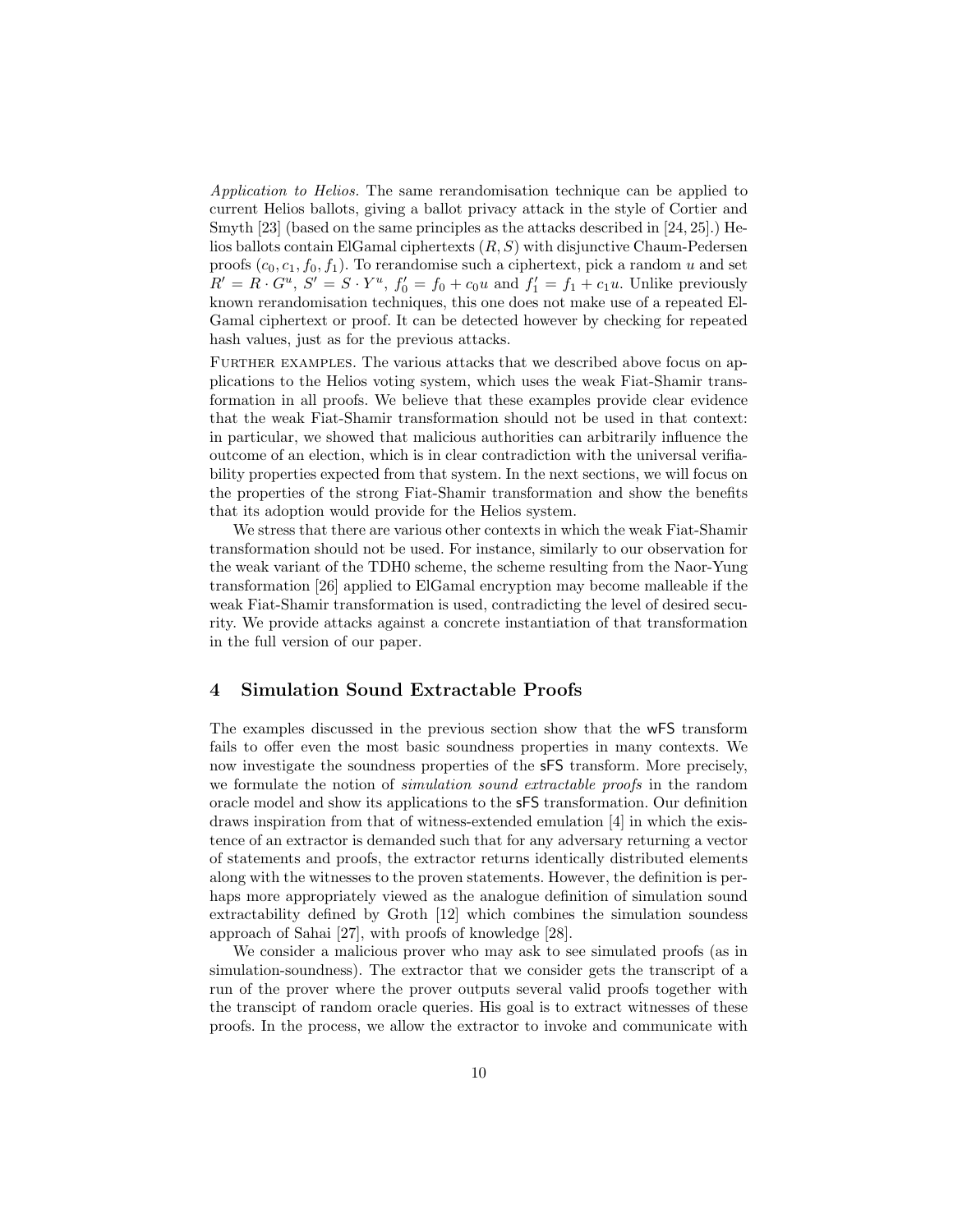copies of the prover that use the same randomness as the run it is trying to extract from. This ability is what permits the knowledge extractor to fork the prover's execution without giving the extractor access to the coins of the prover.<sup>6</sup> A bit more precisely, a malicious prover for a proof system  $\mathfrak{P} =$  (Prove, Verify) is an algorithm A that expects access to two oracles: a hashing oracle and a simulation oracle. Thus A may submit some string s and expects  $\mathcal{H}(s)$  in return and it may also make simulation calls  $Simulate(Y)$  for any statement  $Y \in \Lambda$  and expects to obtain a proof  $\pi$  such that  $Verify(Y, \pi) = 1$ . The prover returns a pair of vectors  $(Y, \pi)$ .

**Definition 4 (Simulation Sound Extractability).** Let  $\mathfrak{P}$  be a zero-knowledge proof system with simulator S. We say that  $\mathfrak{P}$  is simulation sound extractable (SSE) if there exists an extractor  $K$  such that for every prover  $A, K$  wins the following game with non-negligible probability.

- 1. *(Initial run.)* The game selects a random string  $\omega$  for A. It runs an instance of  $A$  with the simulator  $S$  until  $A$  makes his output and halts. If  $A$  does not output any proofs, any of the proofs do not verify (w.r.t. the instance of S used as the random oracle) or any of  $\mathcal{A}$ 's statement/proof pairs  $(Y,\pi)$ is such that  $\pi$  was the result of a **Simulate**(Y) query, then K wins the game directly.
- 2. (Extraction.) The game runs an instance of  $\mathcal{K}$ , giving it the transcript of all queries in the initial run and the produced  $(Y, \pi)$  as input. K may repeatedly make one type of query invoke in response to which the game runs a new invocation of A on the same randomness  $\omega$  that it chose for the initial run. All queries made by these instances are forwarded to  $K$  who can reply to them.
- 3. K wins the game if it can output a vector of witnesses  $w$  that match the statements Y of the initial run, i.e. for all i we have  $R(w_i, Y_i)$ .

The following theorem confirms that the strong Fiat-Shamir transformation yields proof systems that satisfy the notion we described above.

**Theorem 1.** Let  $\Sigma$  be a sigma protocol with a challenge space that is exponentially large in the security parameter, special soundness and special honest verifier zero-knowledge. Then  $S(S)$  is zero-knowledge and simulation sound extractable with respect to expected polynomial-time adversaries.

Applications. The Schnorr and Chaum-Pedersen protocols are clearly both sigma protocols with special soundness and special honest verifier zero knowledge so Theorem 1 applies and the sFS versions of these protocols are SSE proofs. For disjunctive Chaum-Pedersen, the challenge is the actual  $c$  obtained from the verifier and the response is the tuple  $f = (f_0, f_1)$ . This is a sigma protocol with special soundness and almost special honest verifier zero knowledge — almost, because in our definition the simulator chooses  $c, f$  independently and uniformly

 $6$  Although not necessary for this paper, hiding the adversary's randomness from the extractor can be helpful in other contexts to prove separation results.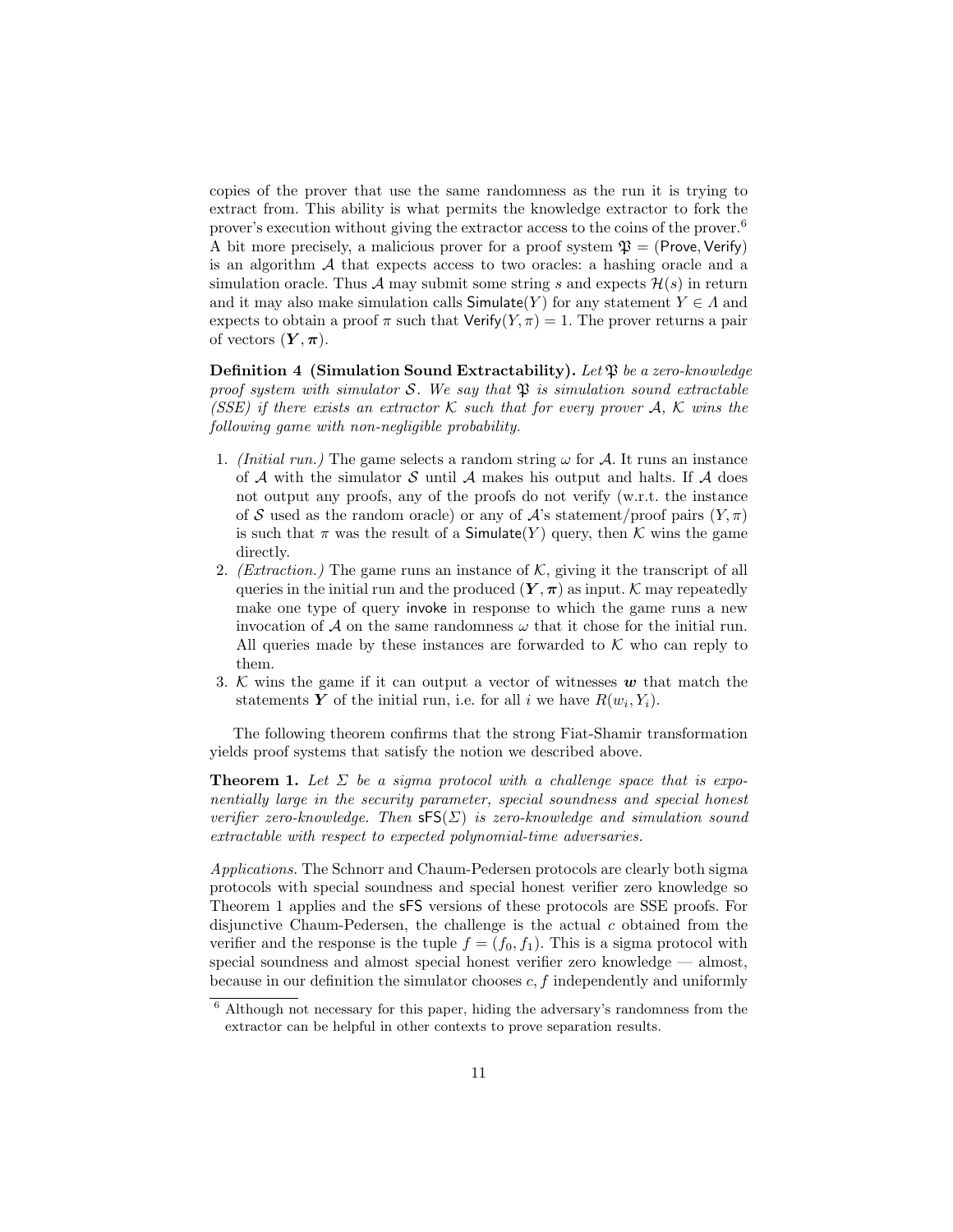at random yet if  $c \neq c_0 + c_1$  then the resulting proof will not verify, patched oracle or not. We could fix this by not sending  $c_1$  in the response and having the verifier recompute  $c_1 = c - c_0$ . We will ignore this point as it is easy to see that, if the simulator chooses  $c, f$  at random and then adjusts  $c_0$ , all relevant theorems still hold. In particular, the sFS transformation of disjunctive Chaum-Pedersen is still a simulation-sound extractable proof.

#### $\textit{Energy} + \textit{PoK}.$

With this notion we can restore the folklore result that appending a PoK to an IND-CPA scheme gives a NM-CPA one, if the PoK is simulation-sound extractable. For space reasons the proof is only in the full version of our paper.

**Theorem 2.** Let  $\mathfrak{E}$  be an IND-CPA secure encryption scheme and  $\mathfrak{P}$  be a simulation-sound extractable NIZK-PoK for the encryption relation. Then  $\mathfrak{E}_{\mathfrak{B}}$  is nonmalleable (NM-CPA) secure with respect to expected polynomial-time adversaries.

## 5 Ballot Privacy in Helios

In this section we propose a modification to Helios and prove that it satisfies ballot privacy in the model of single-pass voting of Bernhard et al. [17].

Single-Pass Schemes. A single-pass voting scheme is a protocol consisting of the following algorithms and execution protocol for a set  $V$  of voters, a set  $T$ of trustees and a bulletin board  $\beta$ . The class of single-pass schemes includes not only Helios [5] but also several other cryptographic voting schemes [29, 30, 27, 31]. Single-pass voting models two of the most popular approaches to cryptographic voting, homomorphic tallying and mix-nets. Voters need only read a single message off the board (the election specification and public keys) and post a single message (their ballot) in return. We assume some underlying voter authentication mechanism.<sup>7</sup>

Setup( $1^{\lambda}$ ) is an algorithm to create public parameters for the election and secret ones for all trustees.

Setup produces one public output  $Y$  known as the public key of the election and a secret output  $x_i$  for each trustee  $\mathcal{T}_i$  in the set of trustees  $\mathcal{T}$ . The secret outputs of all trustees together are known as the secret key of the election.

- Vote(id, v, Y) is a probabilistic algorithm run by voters to prepare their votes for submission. It takes as input a voter's identity  $id$ , a vote  $v$  and public information Y and outputs a ballot  $s \leftarrow \text{Vote}(id, v, Y)$ .
- Validate( $b, s$ ) models the algorithm run by the bulletin board during voting. Its inputs are the current board state b and the submitted ballot s. It returns 1 if the submission is deemed valid (given the current state of the board) and 0 otherwise.

<sup>7</sup> In the election of the president of UC Louvain [6] using Helios, authentication was handled by the university's existing infrastructure. As such it escapes cryptographic modelling and we choose not to model authentication (in particular we do not wish to assume a PKI).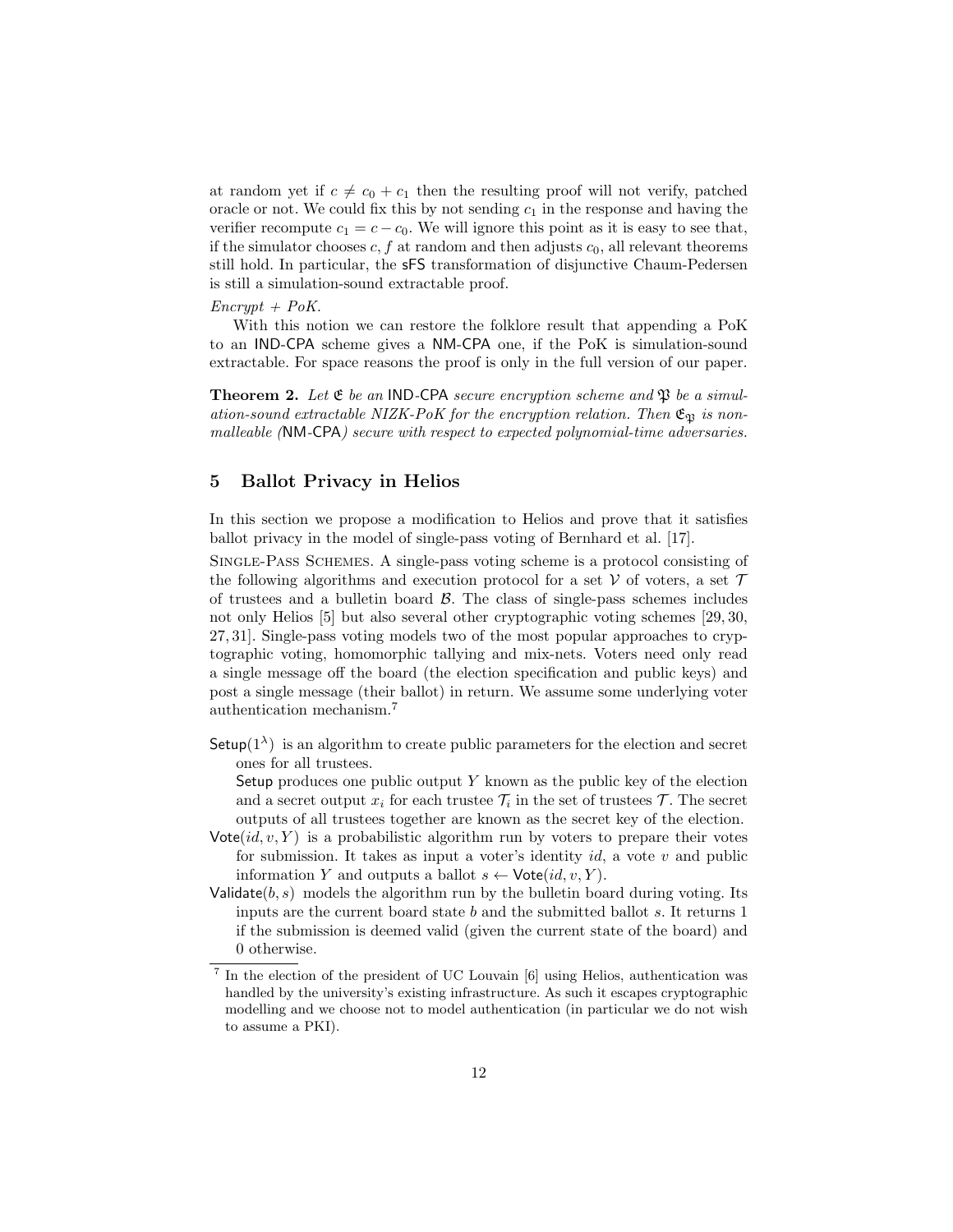- $\text{Tally}(b)$  is a tallying protocol that is run by the trustees. Its inputs are the board so far and the private data kept by the trustees from the setup phase.
- Result(b) is a deterministic algorithm that takes a bulletin board b of a completed election and returns the result of the election, or a special symbol  $\perp$  if the board does not contain a valid result.

A single-pass scheme is executed as follows.

- 1. Setup phase. The trustees run the Setup algorithm and post the public key Y to the bulletin board.
- 2. Voting phase. Each voter may proceed as follows or abstain. He reads public key Y off the board and computes a ballot  $s \leftarrow \text{Vote}(id, v, Y)$  where id is his identity and  $v$  is his vote, and submits  $s$  to the board.
	- The board runs  $Valiate(b, s)$  on every submission it receives and appends valid ones to its state.
- 3. Tallying phase. The trustees run the Tally protocol and may post to the board.

A single-pass protocol is correct w.r.t. a result function  $\rho$  if as long as everyone follows the protocol, with overwhelming probability (in the security parameter) none of the algorithms abort, Result returns a result when executed on the board at the end of the tallying phase and this result corresponds to  $\rho$  evaluated on the votes cast by the voters.<sup>8</sup>

Ballot Privacy. We base our definition of ballot privacy on previous work in this area by Bernhard et al. [17, 32]. Ballot privacy is defined by means of a cryptographic indistinguishability game. The new feature of our definition is that it can deal with dishonest trustees; we introduce a simulator to handle tallying in this case.

Definition 5 (Ballot Privacy). A single-pass protocol for n trustees and any number of voters has ballot privacy against up to  $m < n$  dishonest trustees if there is a simulator  $S$  such that for any efficient adversary  $A$ , the advantage  $Pr[\mathcal{A} \text{ wins } ] - 1/2 \text{ against the following indistinguishability game is negligible}$ (as a function of the security parameter). The simulator  $S$  is given black-box access to the adversary  $A$  and may invoke further copies of  $A$  using the same randomness as was used in the main run in the security game. We assume static corruption of trustees: the sets of honest and dishonest trustees are fixed in advance. The adversary can adaptively choose voters to be honest or dishonest, however.

**Setup phase.** The challenger picks a bit  $\beta \leftarrow \{0, 1\}$  uniformly at random. He sets up two bulletin boards  $\mathcal L$  and  $\mathcal R$ . The adversary is given access to either  $\mathcal L$  if  $\beta = 0$  or to  $\mathcal R$  if  $\beta = 1$ .

The trustees jointly run the Setup protocol, the challenger playing the honest trustees and the adversary, the corrupt ones. This produces some output Y

<sup>&</sup>lt;sup>8</sup> One may also want  $\rho$  to operate on  $(v, id)$  pairs: in the Helios election at UC Louvain, votes from students, faculty and staff were weighted differently.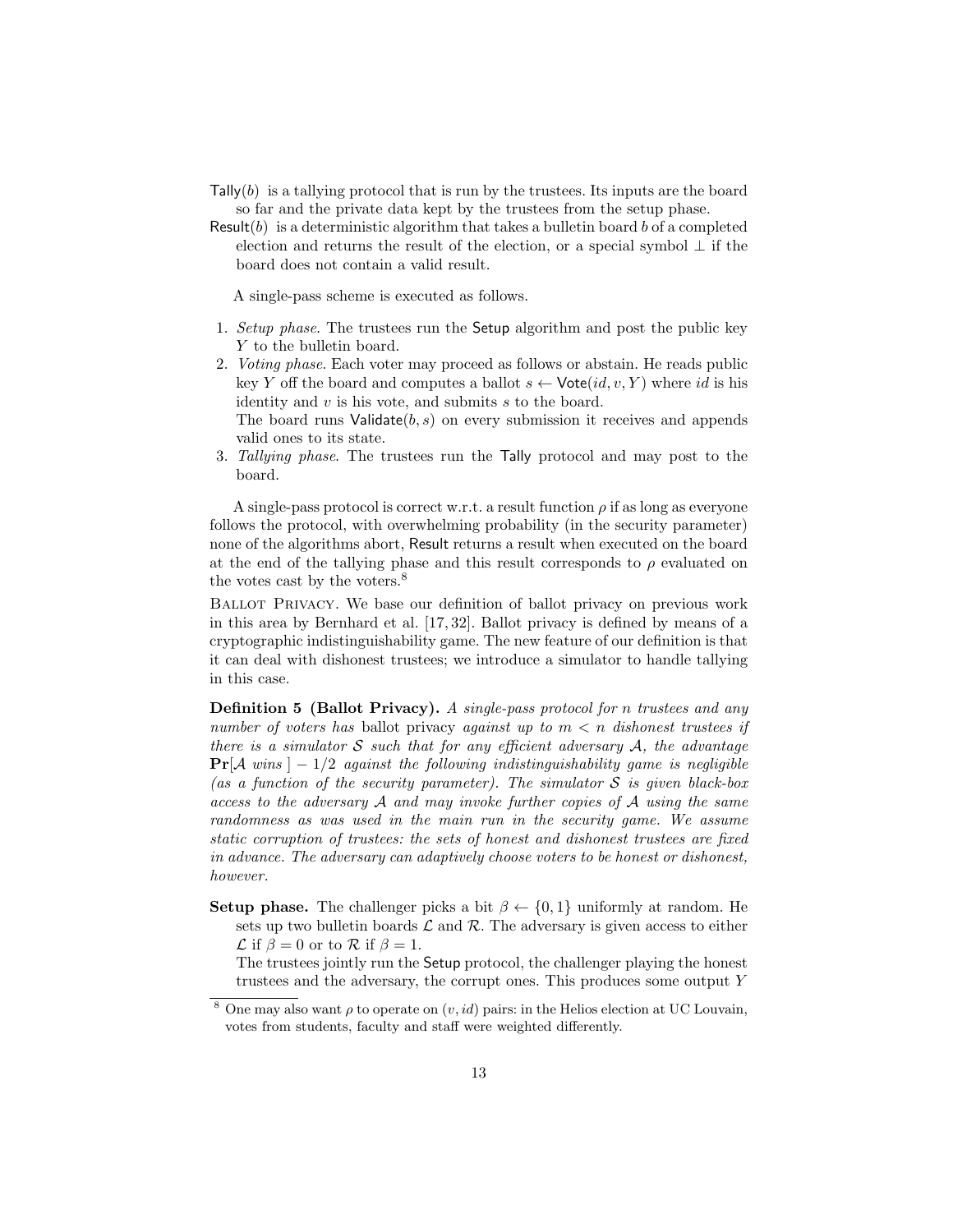on the visible board. The challenger then copies  $Y$  from the visible board to the hidden one. If the setup phase fails to complete, the adversary loses the game.

- Voting phase. The adversary may make two types of queries.
	- **Vote**(id,  $v_{\mathcal{L}}$ ,  $v_{\mathcal{R}}$ ) queries. The adversary provides a voter identity id and two votes  $(v_{\mathcal{L}}, v_{\mathcal{R}})$ . The challenger runs  $b_{\mathcal{L}} \leftarrow \text{Vote}(id, v_{\mathcal{L}}, Y)$  and  $b_{\mathcal{R}} \leftarrow$ Vote(id,  $v_R$ , Y), where Y is the public key of the election that can be computed using Keys on the public information on the board from the setup phase.

The ballots  $b_{\mathcal{L}}$  and  $b_{\mathcal{R}}$  are submitted to the corresponding boards which process them normally (run Validate and append the ballot if it passes validation).

- **Ballot** $(id, b)$  queries. These are queries made on behalf of corrupt voters. Here the adversary provides a ballot  $b$ . The challenger first submits  $b$  to the board visible to the adversary, which validates it and appends it if validation is successful. If the ballot successfully validates on the visible board, the challenger also submits the ballot to the invisible board which again validates the ballot and appends it if successful.
- **Tallying phase.** If the adversary sees the  $\mathcal{L}$  board ( $\beta = 0$ ) then tallying can take place as normal. The trustees execute the Tally protocol, the challenger playing the honest ones and the adversary, the dishonest ones.

If the adversary sees the  $R$  board, the challenger starts up the simulator  $S$ and passes it both the  $\mathcal L$  and  $\mathcal R$  boards and the state of the honest trustees. In the random oracle model, the simulator is responsible for the random oracle from this point onwards (and gets a list of all previously queried input/output pairs). The simulator acts on behalf of the honest trustees from now onwards and may post to the board.

At the end of the game the adversary may make a guess of  $\beta$  and wins if his guess is correct.

We propose to fix Helios by changing all proofs to their strong counterparts. This allows us to state the following theorem. The proof along with a detailed description of modified Helios in the single-pass model can be found in the full version of our paper.

Theorem 3. In the random oracle model, the modified Helios (using strong proofs) satisfies ballot privacy against up to  $m = n - 1$  dishonest trustees, assuming that DDH is hard in the underlying group.

## 6 Conclusion

The prominence of Helios (it has been used in several real elections, notably in the election of the IACR board of directors) justifies the level of attention it has recently received. Results are divided between finding attacks against ballot privacy (e.g. the method of casting related ballots [23, 33] which we further refine in this paper) and proposing modifications that enable rigorous security proofs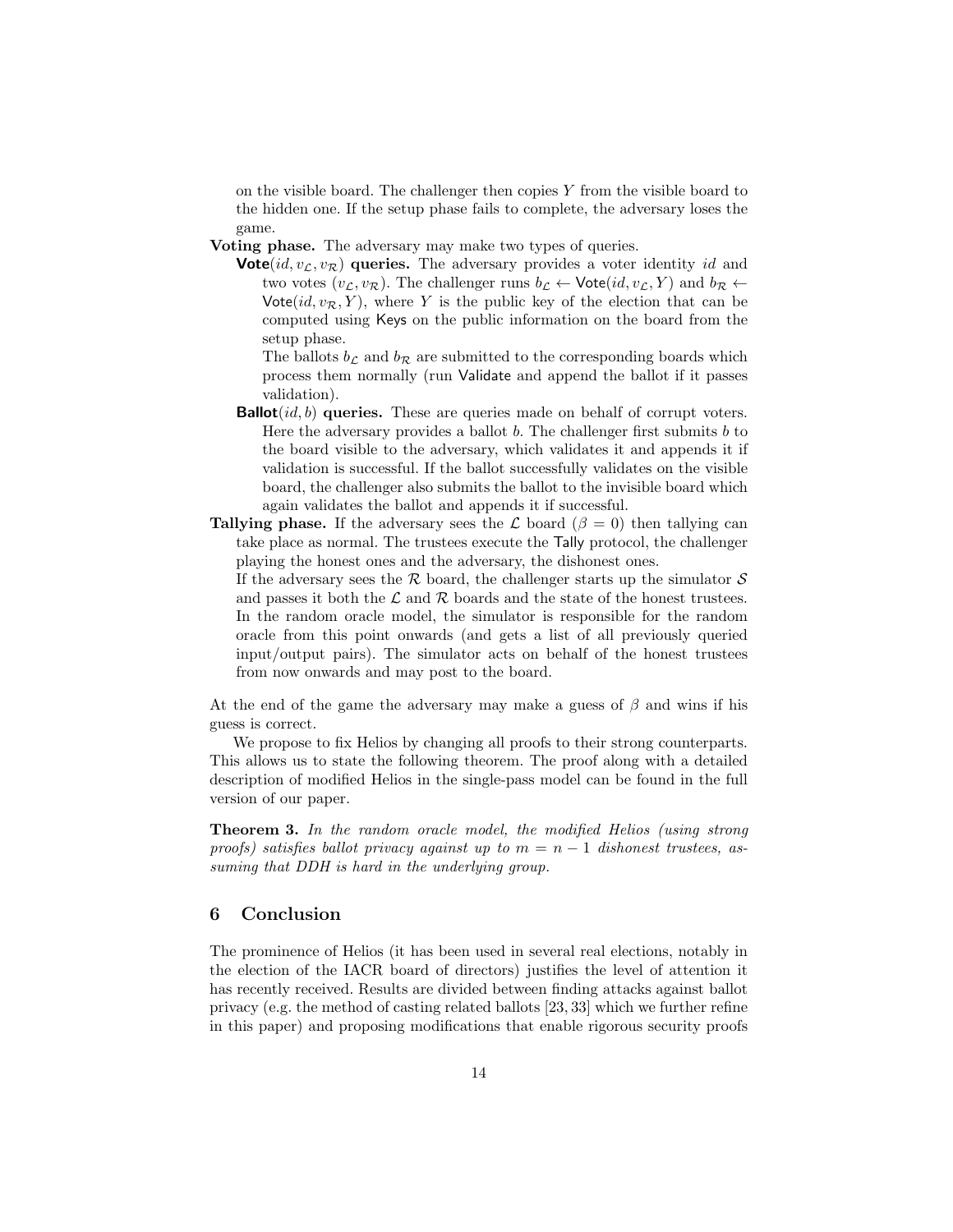[23, 17, 34]. Our paper seems to be the natural convergence point. We identify the use of weak Fiat-Shamir proofs as a source of attacks much stronger than all those previously proposed: we have presented new and unforeseen consequences of these weak proofs and we have shown that switching to their strong counterpart allows for a proof of ballot secrecy for Helios, and provides a crucial assumption on which existing verifiability analyses of Helios rely [34]. In the process, we have made several conceptual contributions: we have defined simulation sound extractability in the random oracle model, proved that the strong Fiat-Shamir transformation yields secure non-interactive zero-knowledge proofs of knowledge, and justified the new notion through applications that include the Enc+PoK paradigm.

In the remainder of this section we discuss two points that naturally arise from our work.

Usability of wFS. Our results discourage the use of wFS proofs as they may lead to failures in the systems that employ them. Nonetheless, the transformation works well for its original application (and its generalizations [35]) in constructing signature schemes from identification schemes [1], since the statement (essentially the verification key) is fixed in advance. It is interesting to find other settings where wFS can actually be used safely. An intriguing possibility is to exploit malleability of wFS proofs as, for example, in the recent work of Chase et al. [36] that relies on controlled malleability of (standard model) non-interactive zero-knowledge proofs. A necessary first step in this direction is understanding precisely what is the level of malleability of wFS proofs, which we leave for further work.

Practical impact of our attacks. As Helios in its current form has been used in real elections, a discussion of the impact of our attacks in practice is in order. We note that our attacks have been tested and succeeded on the current version of the Helios system on http://vote.heliosvoting.org.

Our denial of service attacks may only have an impact on future elections: as far as we know, all Helios elections led to the successful computation of a tally. Regarding our attack on privacy, the scale and outcome of all known realworld elections based on Helios rule out the possibility of effectively violating the privacy of voters through ballot copying. We also checked the 2010 IACR bulletin board and verified that it does not contain any copied ballot.

Our most realistic new attack challenges the verifiability of elections: we showed that corrupted authorities colluding with a single voter can submit an encryption of an arbitrary (positive or negative) number of approvals for any candidate, and that this encryption is indistinguishable from a normal one. This attack could have a decisive impact on approval elections, where the addition of a reasonable number of votes for a single candidate can easily remain undetected.

Many important Helios elections did not use approval voting, though (e.g., the UCL president election and the IACR 2010 election): in those elections, voters were only allowed to select a limited number of candidates. The capability to submit a single malicious ciphertext has a much more limited effect in that case, due to the need to produce an overall proof of the validity of the ballot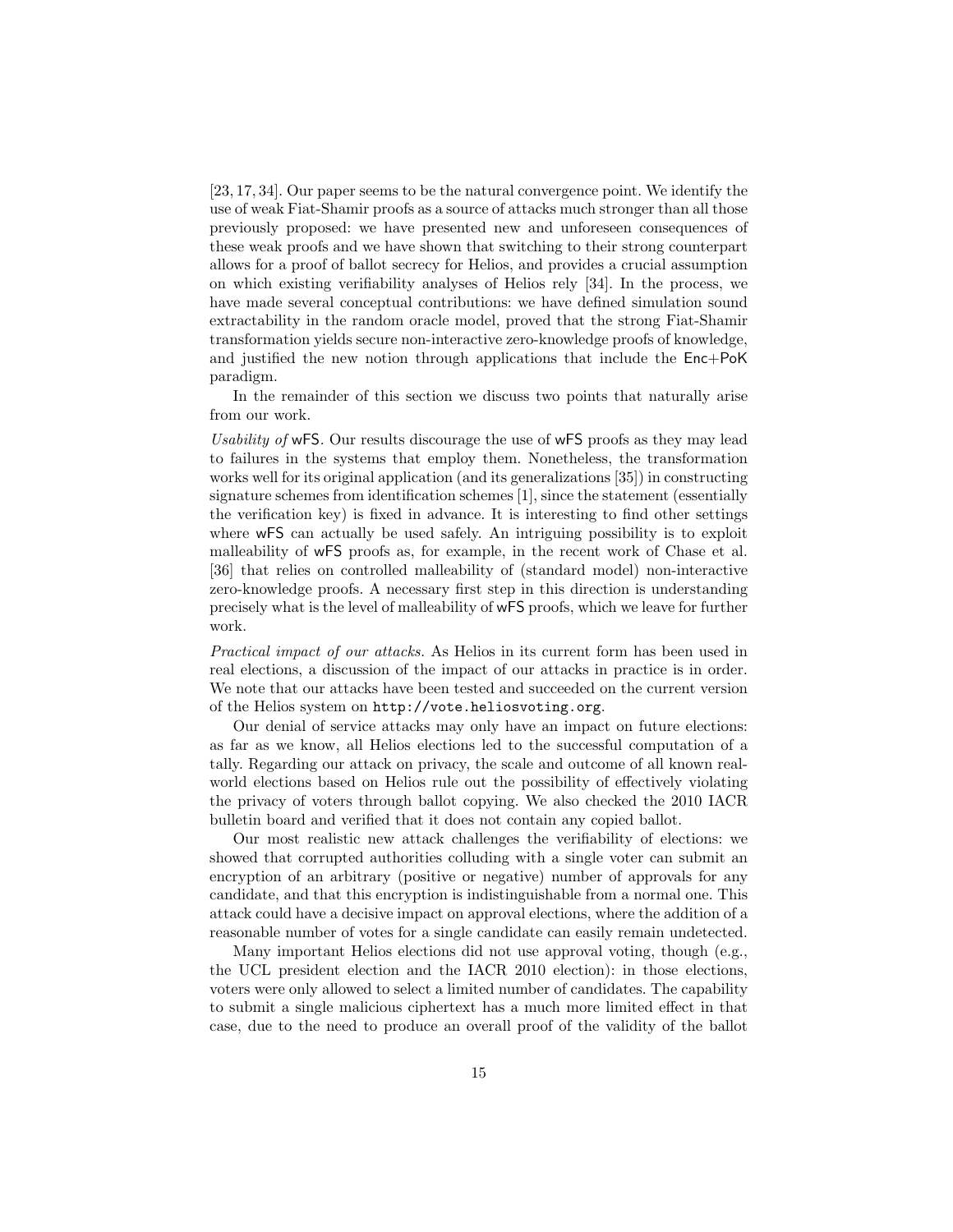besides the individual  $0/1$  proofs. In this context, two possibilities are left to an attacker: either (1) cheat on an individual proof, that is, if allowed to choose up to n candidates, encrypt n votes for a single candidate,  $\theta$  for all others, and the overall proof could still be built normally; or (2) cheat on the overall proof, that is, select as many candidates as desired and fake the overall proof. The result of these limited manipulations could not have changed the outcome of the two particular elections mentioned above.

Extending our attack to more than a single ciphertext does not seem immediate. Indeed, our attack requires selecting the private key as a function of the hash of all the commitments in one proof. As a result, building two proofs based on different commitments would require using different election keys, which would not be possible in a single election.

Our second most damaging attack relies on authorities that gain access to the randomness that is used by all voters in order to encrypt their messages. This could possibly be achieved by hiding a function that sends this randomness in the JavaScript code sent by the Helios server to the voters for the ballot preparation, or by forcing server-side encryption. Though more demanding, the effect of this attack can also be more severe as the single actively corrupted voter now only needs to submit a regular ballot.

In all cases, including for approval elections (such as the 2011 IACR election) for which our first attack on verifiability applies, there remain possibilities to remove the concerns that our attacks may raise. For instance, a (possibly independent) set of trustees could be asked to run a mixnet on the ciphertexts posted on the bulletin board of the considered elections, which could then be followed by the individual decryption of all shuffled ballots. An invalid ballot would then be detected immediately, and the trustees would not be able to cheat on the decryption of a second ciphertext.

The existence of such a possibility shows that we still are in a better situation than the one obtained with postal voting. Here, the trustees still have a possibility to demonstrate that they did not manipulate the election. That would be much harder for postal voting, where there is no practical way for the tallying officers to demonstrate that the tally they announce actually corresponds to the authentic ballots.

Acknowledgement. We would like to thank Markulf Kohlweiss for helpful comments. The research leading to these results has received funding from the European Research Council under the European Union's Seventh Framework Programme (FP7/2007-2013) under the ICT-2 007-216676 European Network of Excellence in Cryptology II and under the HOME/2010/ISEC/AG/INT-011 B-CCENTRE project. Olivier Pereira is a Research Associate of the F.R.S.-FNRS.

## References

1. Fiat, A., Shamir, A.: How to prove yourself: Practical solutions to identification and signature schemes. In: Advances in Cryptology — Crypto'86. Volume 263 of Lecture Notes in Computer Science., Springer-Verlag (1986) 186–194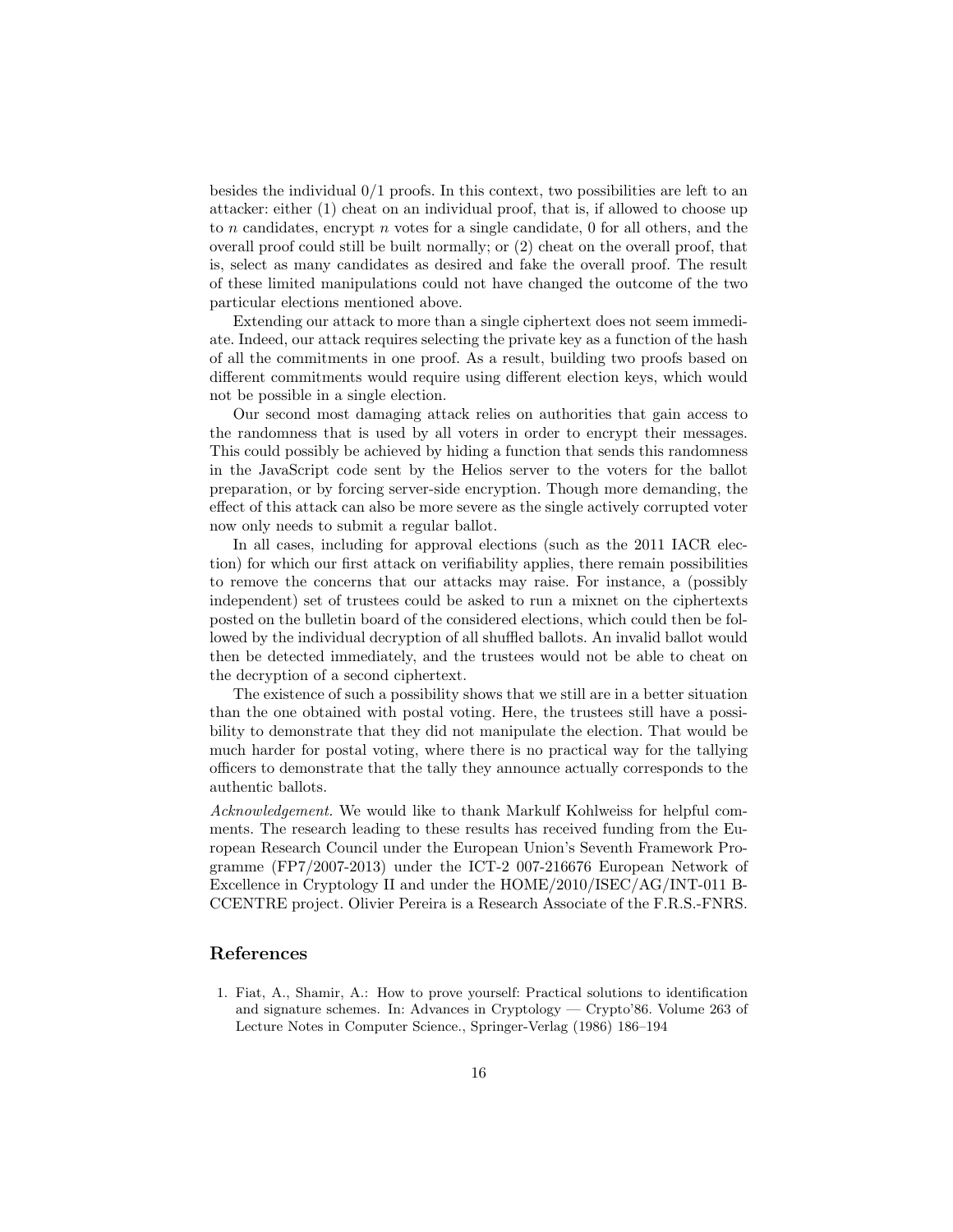- 2. Bellare, M., Rogaway, P.: Random oracles are practical: A paradigm for designing efficient protocols. In: Proceedings of the Annual Conference on Computer and Communications Security (CCS), ACM Press (1993)
- 3. Fouque, P.A., Pointcheval, D.: Threshold Cryptosystems Secure against Chosen-Ciphertext Attacks. In Boyd, C., ed.: Advances in Cryptology - Proceedings of ASIACRYPT '01. Volume 2248 of Lecture Notes in Computer Science., Gold Coast, Australia, Springer-Verlag (2001) 351–368
- 4. Groth, J.: Evaluating security of voting schemes in the universal composability framework. In: Applied Cryptography and Network Security, Second International Conference. Volume 3089 of Lecture Notes in Computer Science., Springer (2004) 46–60
- 5. Adida, B.: Helios: Web-based open-audit voting. In: In Proceedings of the 17th USENIX Security Symposium (Security 08. (2008) 335–348
- 6. Adida, B., de Marneffe, O., Pereira, O., Quisquater, J.J.: Electing a university president using open-audit voting: Analysis of real-world use of helios. In: Electronic Voting Technology Workshop/Workshop on Trustworthy Elections. (2009)
- 7. Helios Headquarters, Princeton University Undergraduate Student Government.: (2010) http://usg.princeton.edu/officers/elections-center/ helios-headquarters.html.
- 8. International Association for Cryptologic Research: http://www.iacr.org/ elections/2010.
- 9. Helios Specification. http://documentation.heliosvoting.org/ verification-specs
- 10. Schnorr, C.: Efficient signature generation by smart cards. Journal of Cryptology 4 (1991) 161–174
- 11. Chaum, D., Pedersen, T.: Wallet databases with observers. In: Advances in Cryptology — Crypto'92. Volume 740 of Lecture Notes in Computer Science., Springer-Verlag (1992) 89–105
- 12. Groth, J.: Simulation-sound nizk proofs for a practical language and constant size group signatures. In: Advances in Cryptology — Asiacrypt. Volume 4284 of Lecture Notes in Computer Science., Springer-Verlag (2006) 444–459
- 13. Shoup, V., Gennaro, R.: Securing threshold cryptosystems against chosen ciphertext attack. Journal of Cryptology 15(2) (2002) 75–96
- 14. Tsiounis, Y., Yung, M.: On the security of elgamal based encryption. In Imai, H., Zheng, Y., eds.: Public Key Cryptography, First International Workshop on Practice and Theory in Public Key Cryptography, PKC '98. Volume 1431 of Lecture Notes in Computer Science., Springer (1998) 117–134
- 15. Schnorr, C.P., Jakobsson, M.: Security of signed elgamal encryption. In Okamoto, T., ed.: Advances in Cryptology - ASIACRYPT 2000. Volume 1976 of Lecture Notes in Computer Science., Springer (2000) 73–89
- 16. Wikström, D.: Simplified submission of inputs to protocols. In Ostrovsky, R., Prisco, R.D., Visconti, I., eds.: Security and Cryptography for Networks, 6th International Conference, SCN 2008. Volume 5229 of Lecture Notes in Computer Science., Springer (2008) 293–308
- 17. Bernhard, D., Cortier, V., Pereira, O., Smyth, B., Warinschi, B.: Adapting helios for provable ballot privacy. In: ESORICS. Volume 6879 of Lecture Notes in Computer Science., Springer (2011) 335–354
- 18. Bulens, P., Giry, D., Pereira, O.: Running mixnet-based elections with helios. In Shacham, H., Teague, V., eds.: Electronic Voting Technology Workshop/Workshop on Trustworthy Elections, Usenix (2011)